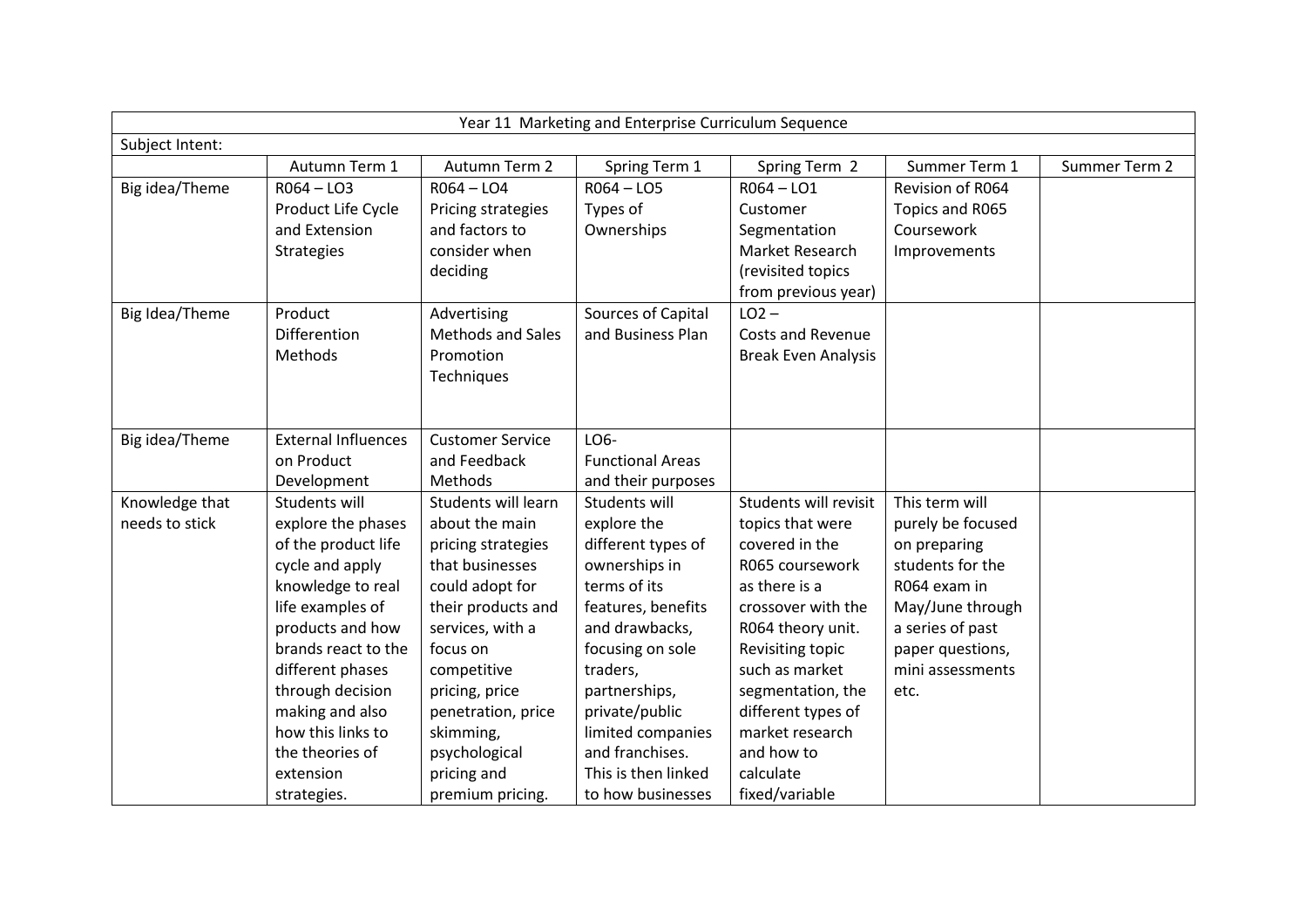| Students will then   | They will link this to | can source their    | costs, break even, |  |
|----------------------|------------------------|---------------------|--------------------|--|
| analyse the          | how it can have an     | finances through    | revenue and profit |  |
| different product    | impact on sales        | the influence of    | and loss.          |  |
| differentiation      | revenue and            | types of            |                    |  |
| methods and how      | profit/loss.           | ownerships,         |                    |  |
| it contributes to    | Students will also     | focusing on aspects |                    |  |
| increasing market    | explore the            | such as bank loans, |                    |  |
| share, brand loyalty | different              | business angels,    |                    |  |
| and ultimately       | advertising            | overdrafts,         |                    |  |
| profit. Evaluations  | methods such as        | crowdfunding etc.   |                    |  |
| will then take place | TV, Social Media,      | Finally, the theory |                    |  |
| on how different     | Radio, Cinema etc,     | for this LO is then |                    |  |
| external influences  | exploring the          | tied up to how a    |                    |  |
| such as the          | benefits and           | business plan can   |                    |  |
| economy,             | drawbacks of each      | help facilitate     |                    |  |
| customer             | method and also        | successful          |                    |  |
| behaviour etc. has   | the different sales    | application for     |                    |  |
| an impact on         | promotion              | sources of finance  |                    |  |
| product              | techniques such as     | and allow           |                    |  |
| development.         | loyalty schemes,       | businesses to       |                    |  |
|                      | BOGOF, discounts       | forecast their      |                    |  |
|                      | etc. This is also      | cashflow and        |                    |  |
|                      | then linked to how     | outline aims and    |                    |  |
|                      | customer feedback      | objectives in the   |                    |  |
|                      | and service are        | short/medium and    |                    |  |
|                      | dealt with and how     | long term;          |                    |  |
|                      | it has an impact on    | informing owners    |                    |  |
|                      | advertising and        | and shareholders    |                    |  |
|                      | pricing strategies.    | of business         |                    |  |
|                      |                        | decisions that need |                    |  |
|                      |                        | to be made and      |                    |  |
|                      |                        | what risks are      |                    |  |
|                      |                        | calculated.         |                    |  |